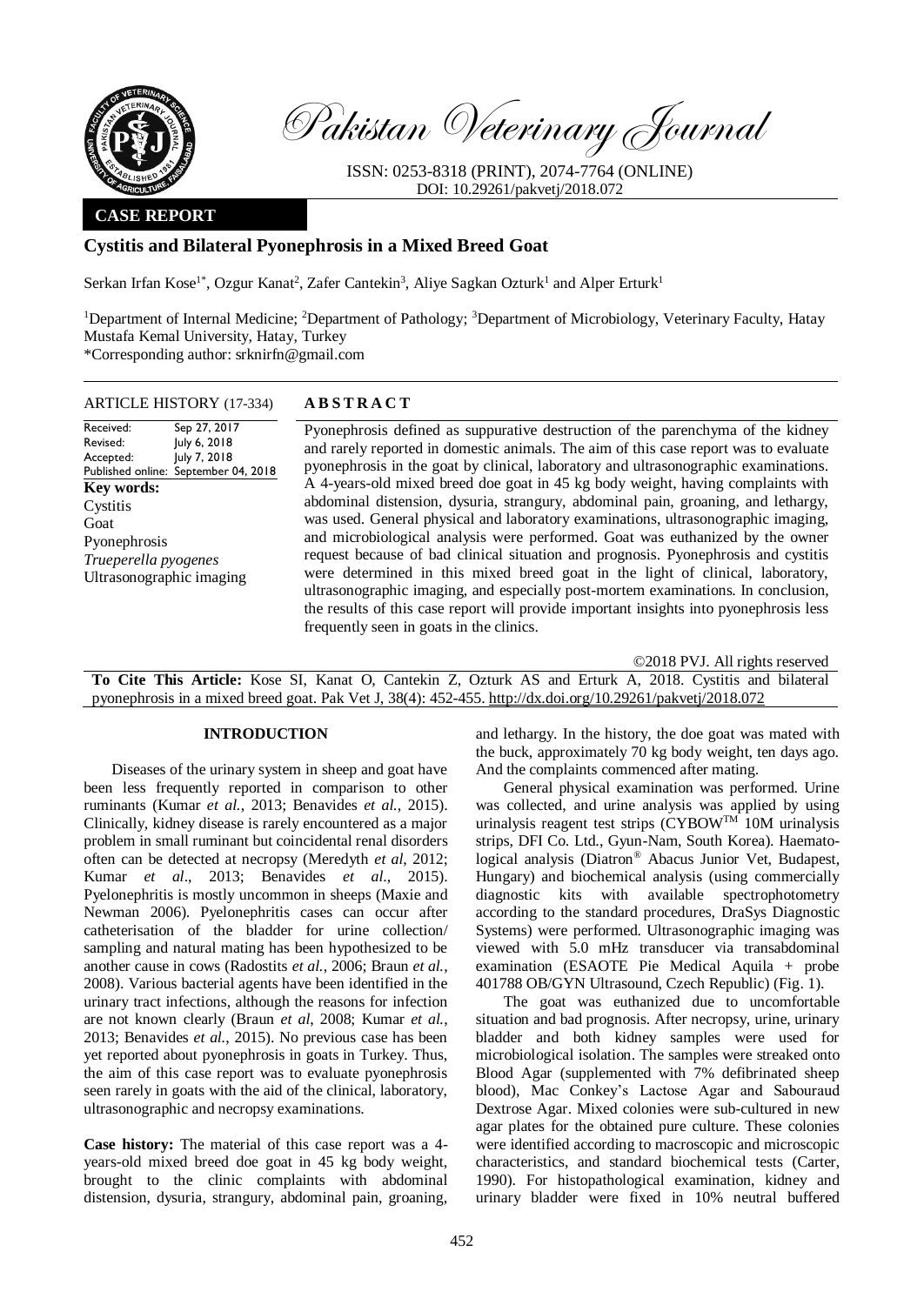formalin, and samples were routinely processed and embedded in paraffin wax. The sections were cut at 5  $\mu$ m in thickness, mounted on slides and stained with haematoxylin and eosin (Luna, 1968).

#### **DISCUSSION**

In the physical examination, rectal temperature of the doe goat was determined as 39.8°C, and heart and respiratory rates (P: 80 beats/min; R: 24 breaths/min, respectively) were found in normal reference ranges (P: 70-90 beats/min; R: 15-30 breath/min) (Kahn, 2005). The presence of pain in the pelvic region palpation, urinary bladder fullness, increase of urination request, and tenesmus were detected as similar to those of Silva and Fabiano (2010). Increased body temperature was consistent with the determined high leucocyte as a result of hematological analysis and was a marker of urinary/renal infection.



**Fig. 1:** Transabdominal USG examination in doe goat.

**Table 1:** Changes in biochemical, heamotological, and urinary analyse results

| Biochemical and Heamotological Analyses |                         |  | Urine Analyse    |             |
|-----------------------------------------|-------------------------|--|------------------|-------------|
| WBC $(10^9/L)$                          | $16.6 \times 10^{9}$ /L |  | SpG              | 1010-1015   |
| RBC (10 <sup>12</sup> /L)               | $2.14 \times 10^{12}/L$ |  | Protein          | $+4$        |
| HGB(g/L)                                | 730 g/L                 |  | pН               | $8.0 - 9.0$ |
| HCT(%)                                  | 4.0%                    |  | <b>Nitrite</b>   | +           |
| BUN (mmol/L)                            | 19.06 mmol/L            |  | Leukocyte        | $+1$        |
| Creatine (µmol/L)                       | 297.91 µmol/L           |  | Erythrocyte      |             |
| Cholesterol (mmol/L)                    | $0.962$ mmol/L          |  | Urobilinogen     |             |
| ALT (µkat/L)                            | $0.35$ µkat/L           |  | <b>Bilirubin</b> |             |
| ALP (µkat/L)                            | $0.53$ µkat/L           |  |                  |             |
| Albumin (g/L)                           | 4.1 g/L                 |  |                  |             |
| Calcium (mmol/L)                        | $1.95$ mmol/L           |  |                  |             |
| Phospore (mmol/L)                       | $0.97$ mmol/L           |  |                  |             |
| Sodium (mmol/L)                         | 130 mmol/L              |  |                  |             |
| Clor (mmol/L)                           | 91 mmol/L               |  |                  |             |

In the laboratory findings; in urine dipstick analysis, proteinuria, isosthenuria, and also leukocyte and nitrite were detected (Table 1). Similar to the current case, Braun *et al*. (2008) reported that the specific gravity decreased (1.005 and 1.020) in cattle with pyelonephritis, and also reported that urinary protein and urinary leukocyte increased. In biochemical analysis of current case report, the increase in BUN and creatine were found similar to Silva and Fabiano (2010). The increase in BUN and creatine, and the decrease in specific gravity of urine indicate renal azotemia. On the other hand, it is thought that the anemia seen in the current case might be originated from the deterioration of hematopoiesis due to renal insufficiency.

In the ultrasonographic (USG) examination, urinary bladder enlargement, urinary stasis, increase in the magnitude of the right kidney and renal pelvis and calyces enlargement in the right kidney were detected. Light renal calyces enlargement was identified in the left kidney. Decrease in cortex and medulla separation in ultrasonographic examination was more severe in the right kidney comparing with the left (Fig. 2). The ultrasonographic findings were similar as reported by Braun *et al*. (2008).

In necropsy, there were not any abnormalities except the urinary system organs. Both kidneys and ureters, expecially right kidney were more enlarged. Unevenly distributed, pale yellowish-gray areas and petechiae were detected on both kidney capsules. Renal pelvis and calyces in both of kidneys were full of pus. Necrotic areas were seen quite intense in cortex and medulla. Enlarged urinary bladder was full of dirty and quite stench urine. The urinary bladder wall was thickened and there were much suppurative structures on the surface of mucosa (Fig. 2CD). All of necropsy findings were similar to previous studies (Silva and Fabiano, 2010). It is thought that pyonephrosis might be occurred by ascending infection due to contamination of damaged genitourinary system organs during the natural mating (Silva and Fabiano, 2010).

Microscopically, tubules lumen in cortex and medulla were enlarged due to suppurative exudate. Interstitial tissues, some glomeruli and the content of suppurative exudate was full of excessive neutrophils, as well as dilated with intensely pale eosinophilic fluid. Necrotic changes, degeneration and neutrophils were seen in tubular epithelial cells and the mucosa of bladder. The bacteria colonies were determined in some tubules and interstitial tissues. Glomerular atrophy was observed due to dense fluid accumulation. Glomeruli were less influenced than the tubules. There were haemorrhage areas in cortex and medulla. Fibrosis was sighted around some vessels, tubules and glomeruli in variable degree. Suppurative inflammation and necrotic debris dominated by neutrophil granulocytes were observed in the pelvis. The urinary bladder showed marked thickening in the mucosa because of neutrophil infiltration. Necrotic debris was detected in epithelium and mucosa of urinary bladder (Fig. 3). The histopathological lesions were detected most severe in the renal medulla by Kumar *et al*. (2013) and the cortex lesions were observed more severe than in renal medulla by Isling *et al*. (2010), although, in the current study were revealed almost same in renal cortex and medulla. And only tubular dilatation in renal medulla was more significant than the renal cortex.

Pyelonephritis in goats is caused by the bacterium, *Trueperella pyogenes,* other than *Corynebacterium renale* (Benavides *et al.*, 2015). In microbiological examination of current case, mycological growth was not seen in any of the samples. In the presented study compared with previous studies, bacterial growth was not detected from urine sample (Nourmohammadzadeh *et al.*, 2003; Braun *et al.,* 2008), but mixed culture growth like in the urine sample of Braun *et al*. (2008) study were shown in the bladder sample, and they were identified as *Micrococcus* spp., *Coagulase Negative Staphylococci* and *Streptococcus*  spp. It is reported that *T. pyogenes* was isolated in 40% of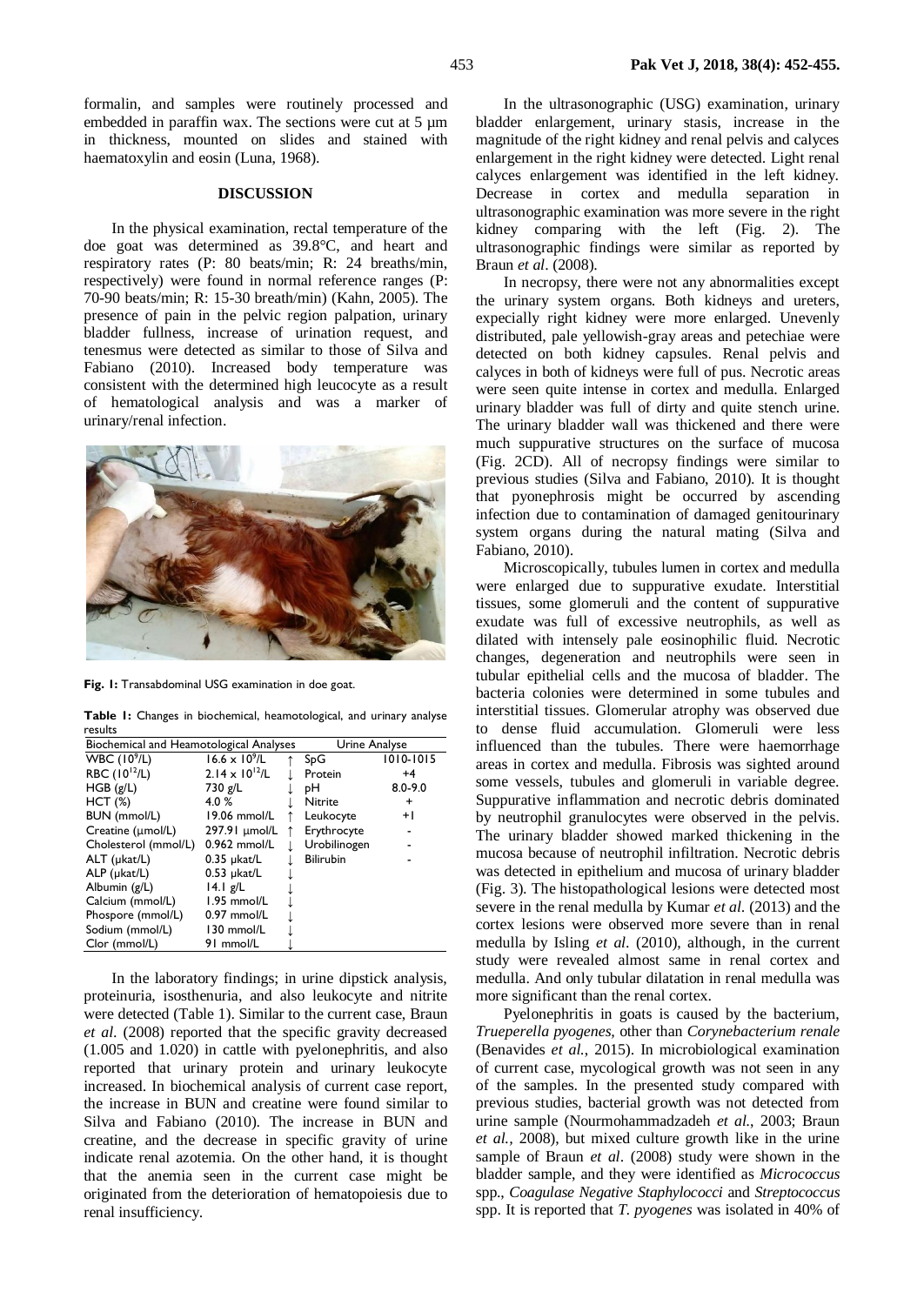

**Fig. 2: A**. Longitudinal appearances of the left kidney in USG. Pelvis (P) and calyces widely dilated with pus (arrow head). **B**. Longitudinal appearances of the right kidney in USG. Enlargement in pelvis (E), calyces full of pus (arrow head). **C.** Appearances of urinary bladder and ureter in USG. Ureter (arrows), pus (arrow heads), urine with pus (stars), thickening and inflammation in the bladder wall (red lined arrows). **D**. Appearance of bladder mucosa.



**Fig. 3: A-E.** Kidney. Neutrophils in interstitial tissues and tubulus (thick arrows), tubular filled with fluid (blue, thin arrows), **C-D.** Fill with fluid and glomerular atrophy (stars), **D.** Bacterial colonies in tubules (thin arrows), E. Neutrophils (thick arrow) and necrotic debris in pelvis (**N**), **F.** Urine bladder. Neutrophils (thick arrow) and necrotic debris in epithelial and mucosa of bladder (N). **A, E.** Bar: 200 µm and **B, C, D, F.** Bar: 100 µm.